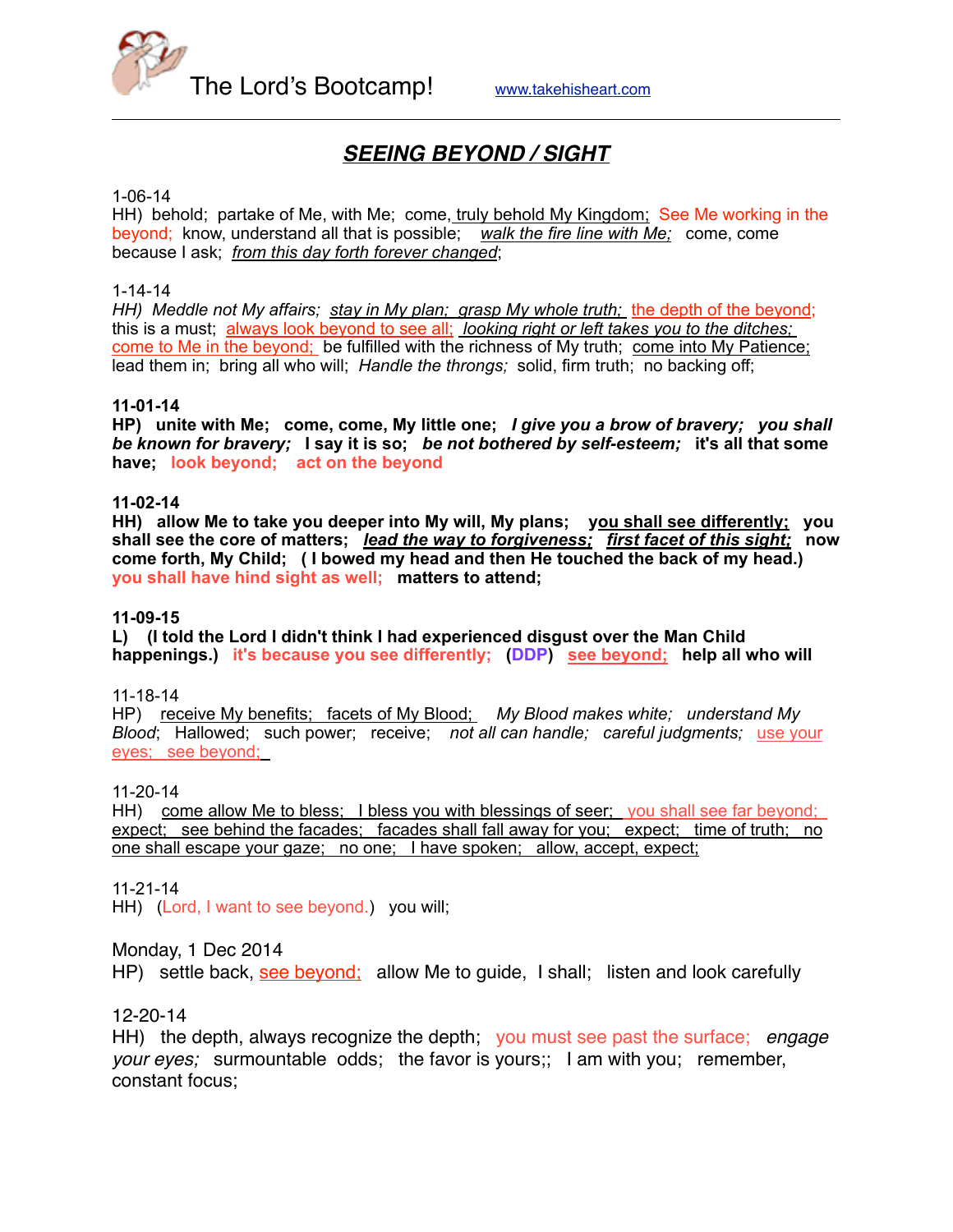### 4-30-15

L) Choose wisely; prudently; much at stake; make careful, careful choices; *look at all facets;* every detail; check beyond surfaces; seek Me

## 6-23-15

HH) righteous acts, My Bride; your acts must be righteous; do not fall pray to enemy tactics; foil their every attempt; *give them no right;* vigilant, My Chosen, you must be vigilant; *conduct yourselves with confidence; confidence in Me;* let their be no doubt as to where your alliance lies; *do not let hesitancy have any place; not even a minuscule;* you must see into the beyond; be aware of it at all times; hit and miss times must stop; guards must be up and stay up;

## 7-07-15

HP) *paralleled, physical rain and My latter rain;* it has begun; stop it not; interfere not; My plans must be enacted; grasp the facets of seeing beyond; Our work in the beyond; grasp, grasp it all, My Bride; determined, diligent; seeking, understanding

### 2-01-16

watch, watch, watch the beyond; see all of the horizon;

## 6-03-16

HP) Humble; stay humble; let not the forces of evil steal it from you, My Chosen; see beyond into My truth; *let not your eyes be tricked;* aware, Bride; see beyond into My realm; I lay no snares

## 6-13-16

L) Plenty; enter into My land of Plenty, Plenty, Plenty; look beyond what man thinks of plenty; so many facets accept thou each

HH) test the waters; My healing waters; stir them; roil them; perfect; (stepped in) now expect; *manifestations soon;* coming about; see beyond;

## 8-06-16

HH) *your teaching goes beyond;* receive; so be it and now is; (every memory cell in my brain I give to You for the packing of Your truths.) is, is, is, is, is, is ad infinitum; be, be, be, be, be, be, be it all so; sit for the intake; (Immediately I could feel something happening in the area of the back sides of my eyes.) be not alarmed; I am at work; be silent; (I dropped my pen and placed my right hand on the words.) *absorption has begun;* let it continue; you shall see even more; *higher and higher levels of vision;*

### 8-07-16

HH) Child, you must see beyond, well beyond; *use your gifts;* (I asked for His guidance in all matters, all things.) *you have but to allow;*

## 8-20-16

L) Mighty; see My Might at work; truly see it, Child; *I am a Mighty Fortress and so much more; come see into My beyond;* come see; yes, I shall guide HP) Sacrificial Lamb; has been sacrificed; understand the reality of it; the far, far, far reaching significance; again, *see into the beyond of it; see the rights gained and regained;* see, see, see

HH) (I found myself singing, "Praise Be My King, Hallelujah" over and over.) yes, it is so; significant, significant, significant; Be it ever so; yes, let the Praises ring and ring;